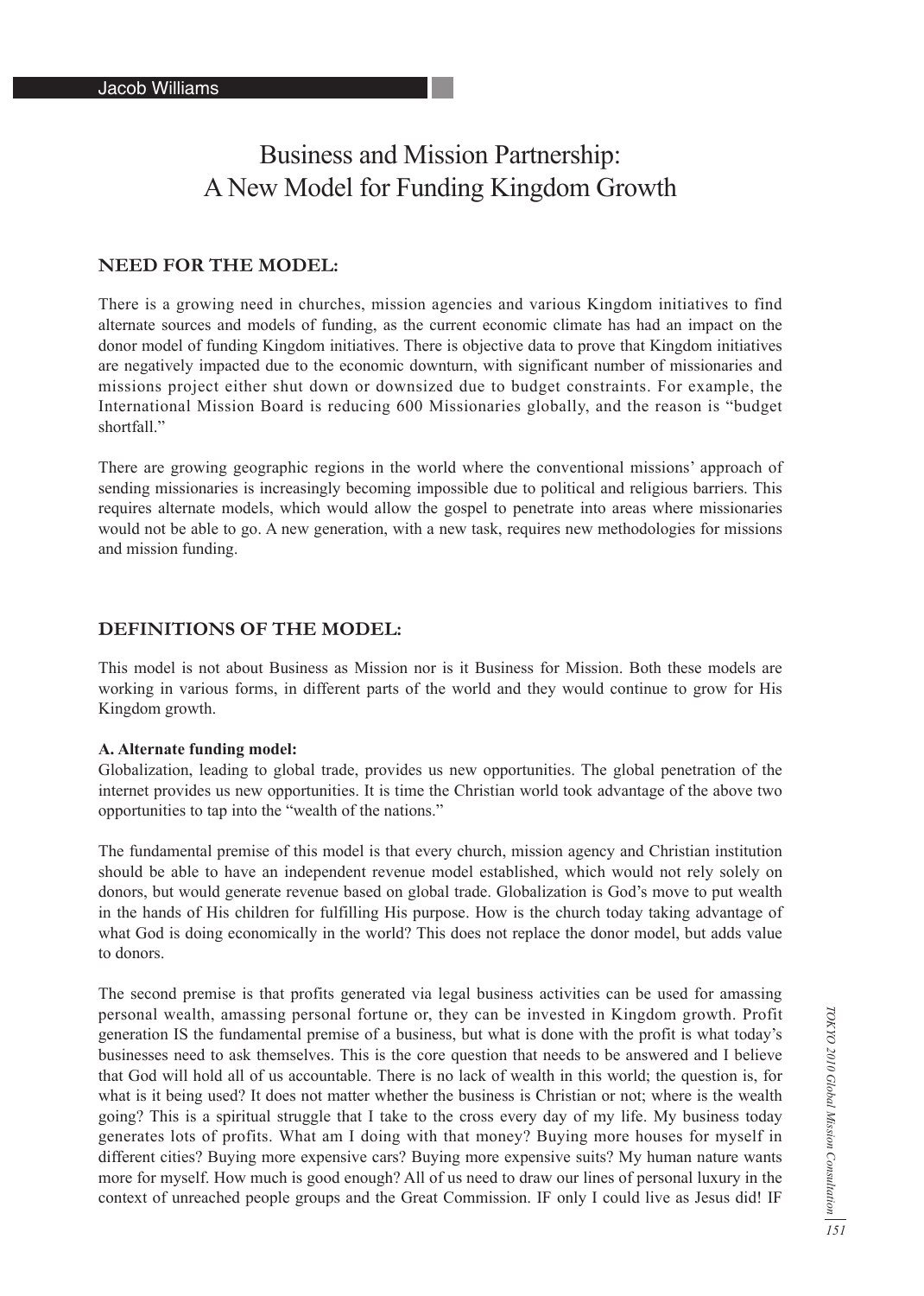only all of us lived as Jesus lived, there is enough money on the table to "make disciples of all nations<sup>"</sup>

## **HOW B4C WORKS:**

Every church, mission agency and Christian institution has contacts with the business world. The time has come not to just ask for money, but to tap into global business. The core of the B4C model is based on the fact that business profits should go to fulfilling the Great Commission.

## **EXAMPLES:**

There is a business owner who donates or is a friend of a church/mission agency/institution and he or she is in the business of buying coffee powder. Currently, they buy the coffee powder for \$5 per pound. B4C identifies a supplier of coffee, who meets the quality and we supply the coffee for \$5 or less. The buying price of that coffee is actually \$3.50. So there is a margin of \$1.50. That margin goes to the church/mission agency/institution that referred the business owner.

There is an employee of a company dealing with selling textiles, who is connected to a mission agency or attends a local church. B4C identifies a buyer. There is always a price differential between selling price and buying price and that differential goes to the church/mission agency/institution.

# **REAL LIFE EXAMPLE:**

Flatworld Solutions (FWS) is a provider of quality IT services for the global market. We have customers who require us to provide, for example, software development services. We charge our customer \$20 per hour. Our costs are say, \$15 per hour; the profit of \$5 per hour goes to funding missions.

Global Sourcing Solutions (GSS) is in the business of providing IT services and trading global commodities. 100% of the profits generated from this business go to funding global missions.

## **BENEFIT:**

On-going revenue comes through value creation. Funding does not depend on an individual's capability, but on global economic activity. A donor model relies on individual decisions; a B4C model relies on global economic activity. FWS and GSS, as multiple lines of business, ensured that we not just survived the economic recession, but actually God made our business grow. Today, a Church or a missions agency does not need to solely rely on the decisions of individuals to make donations. B4C facilitates revenue generation through global business transactions. B4C facilitates people with similar vision to start B4C projects around the world.

#### **B. Alternate presence model:**

Political and religious barriers are going up. It is time we raised a new generation of businesses which would reach unreached and unreachable people groups. It is time we profile reachable unreached people groups and unreachable unreached people groups. What strategy can be deployed to reach unreachable, unreached people groups? No government, no religious rule, can stop businesses from starting community development projects, starting trading businesses or any form of business.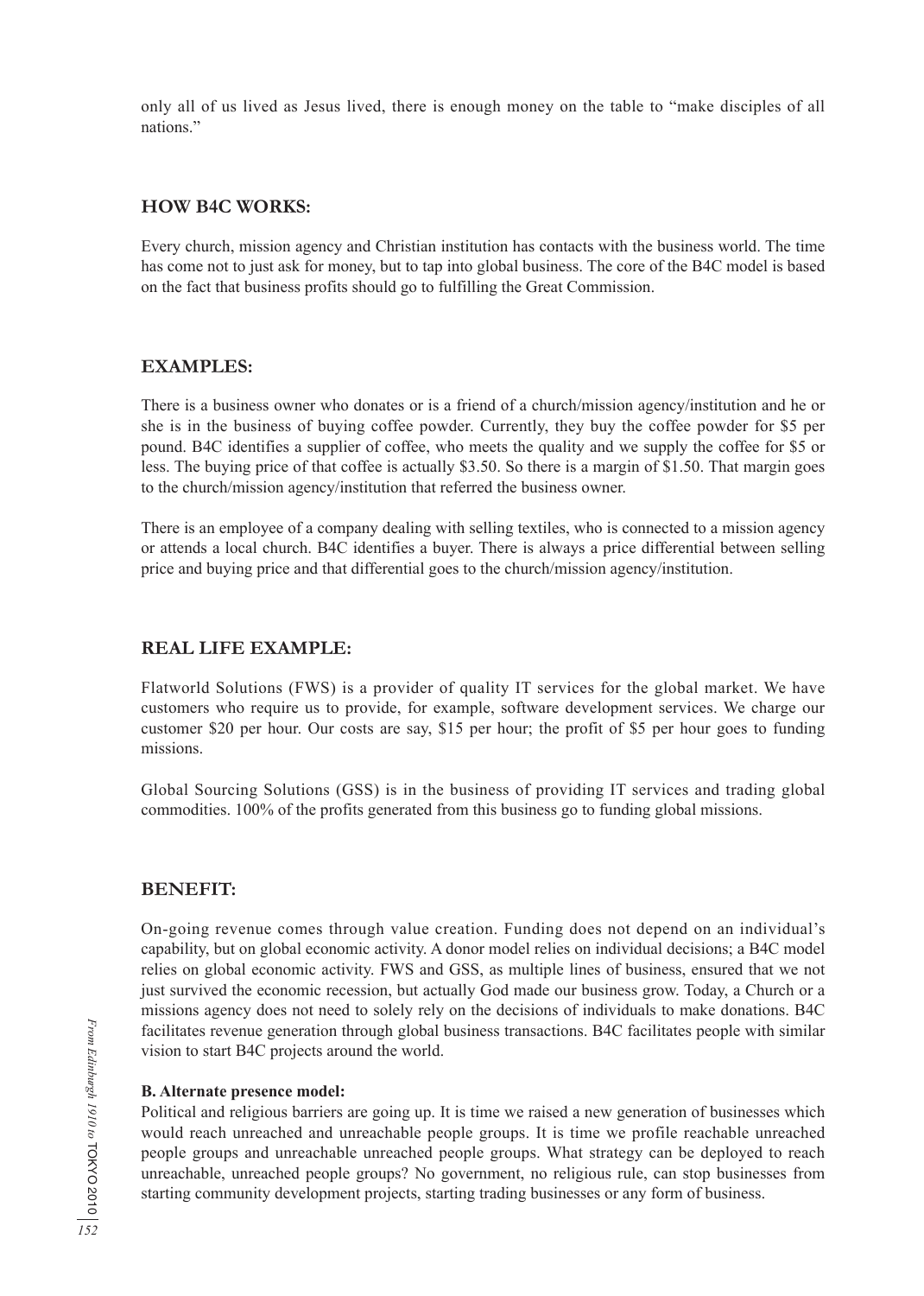Project B4C would facilitate specific initiatives enabling business establishment in unreachable unreached people group regions. B4C would lead to multiple opportunities to establish Business As Mission initiatives in regions of the world, where the gospel cannot be taken through conventional methodologies.

#### **A BIBLICAL PERSPECTIVE OF BUSINESS FUNDING KINGDOM GROWTH - A BASIS TO MOVE FROM DONOR MODEL TO PAUL'S MODEL**

Acts 20: 33-35-I have not coveted anyone's silver, gold or clothing. You yourselves know that these hands of mine have supplied my own needs and the needs of my companions. In everything I did, I showed you that by this kind of hard work we must help the weak, remembering the words the Lord Jesus Himself said, "it is more blessed to give than to receive."

1Thess: 4:11,12-Make it your ambition to lead a quiet life, to mind your own business, and to work with your hands, just as we told you, so that your daily life may win the respect of outsiders and so that you will not be dependent on anybody.

2Thess: 3:7-10-For you yourselves know how you ought to follow our example. We were not idle when we were with you, nor did we eat anyone's food without paying for it. On the contrary, we worked night and day, laboring and toiling so that we would not be a burden to any of you. We did this, not because we do not have the right to such help, but in order to make ourselves a model for you to follow.

## **A BIBLICAL PERSPECTIVE OF THE WEALTH OF THE NATIONS BEING A PROVISION FOR KINGDOM GROWTH**

1Chron:28&29 - Building of the Temple. Ezra - Rebuilding of the Temple, funded and initiated by pagan kings. Neh:2:1-9 - Re-building the walls, funded and supported by a pagan king.

In Luke 16:1-15, Jesus puts money in its perspective and teaches on "worldly wealth." B4C is not "our" plan; we believe it is God inspired for this generation. We partner with God to fulfill His plans.

## **ABOUT B4C**

B4C is a non-profit company, registered in the USA. It is a global partnership of providers and consumers, with a clear mandate to benefit community through business. The strength of B4C comes from its global network, which enables members to benefit and also contribute. It is a professional business, run with professional principles of meeting and exceeding customer expectations. The goal and intention of the company is to generate profits for 100% investment in reaching the financial needs of Churches, Missions Agencies and Christian Institutions. God has put this initiative in my heart and I volunteer to provide leadership and help implement the business plan with the competence that comes from God.

#### **WILL B4C WORK WITH NON-CHRISTIAN BUSINESSES**

B4C is a professional business organization, meeting the professional needs of the businesses in the world. So yes, B4C would do business with non-Christian companies. There are multiple examples in the Bible, where God used the people of the world for His Glory and meeting the needs of His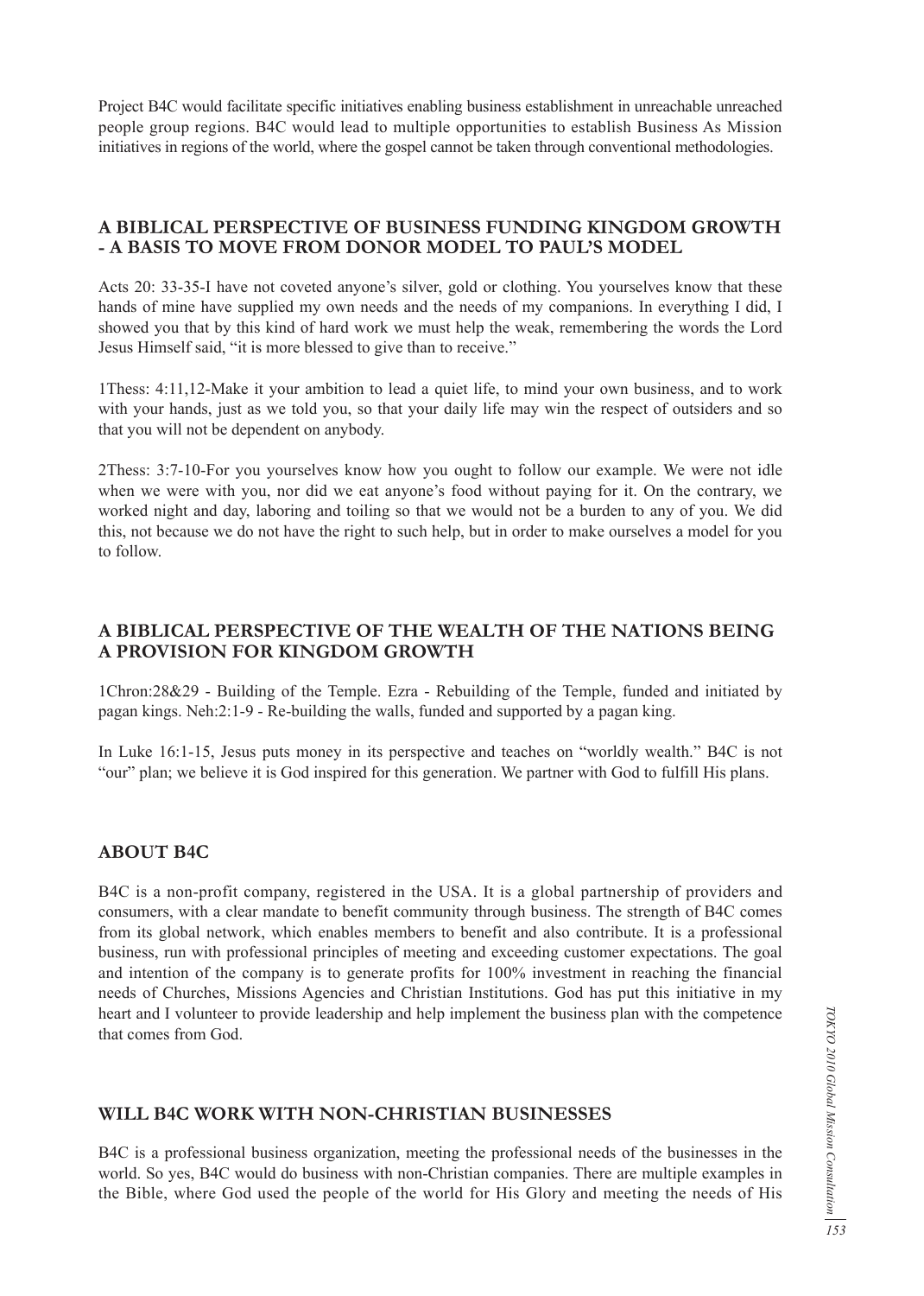children. The people or businesses that Mission agencies/churches and Christian institutions refer, need not be and would not be, necessarily Christian. As long as people and businesses are in legal and lawful business activities, B4C would work with them. B4C will develop a statement of faith which would be sent on request to those who want to partner with B4C for raising funds. B4C will also develop a Code of Ethics, which would be sent to non-Christians. B4C will not be branded as a Christian initiative.

## **WILL B4C ALLOW PARTNERSHIP OF NON-CHIRSTIAN BENEFICIARIES**

B4C will partner with organizations, who would want to raise funds via this model, who are nonreligious and are involved in community development. B4C will charge a service fee to these NGOs for the service. B4C will define areas where it will operate with non-Christian aid and relief workers.

# **HOW WILL B4C BE FUNDED AND SUSTAINED FINANCIALLY**

The initial funding will be provided by Flatworld Solutions and Global Sourcing Solutions. Depending upon the growth and need for people, B4C would employ and pay salaries and this would be covered as cost from the business transactions made. The salaries and costs would be made available to everyone registered in the partnership and network and would be a transparent sharing of costing information.

I believe that the service fee that would be charged to non-Christian beneficiaries would cover the costs for the total operations of this business. B4C is a non-profit organization.

# **WHO IS BEHIND B4C?**

In the late 60s and early 70s, God implanted in the womb of some mothers in India four courageous young men, who would be born "to do good works, which God had prepared in advance for them to do." Jacob William/David Antony/Seby Kallarakkal/Anand Mathew. Different people, different backgrounds, different regions, different educational qualifications, different skills, one common thread, God intervened at various stages of their lives and gave each a vision for Kingdom impact.

Founding Year-2003

Flatworld Solutions-2006, Headquartered in Bangalore, India, with US and UK bases.

Global Sourcing Solutions-2009, Headquartered in Uruguay, with bases all over South America.

Companies established by professionals, with single-minded purpose of excellence at work. A business, which by itself, would honor God. A business that would generate profits, that would be used for Kingdom impact.

# **WHAT ARE WE DOING NOW?**

PROJECT A: Funding a Bible translation ministry based in India.

PROJECT B: Funding two ministries among urban youth in India.

PROJECT C: Funding a ministry among urban families in India.

PROJECT D: Funding an initiative to provide computer education to prisoners' children in India.